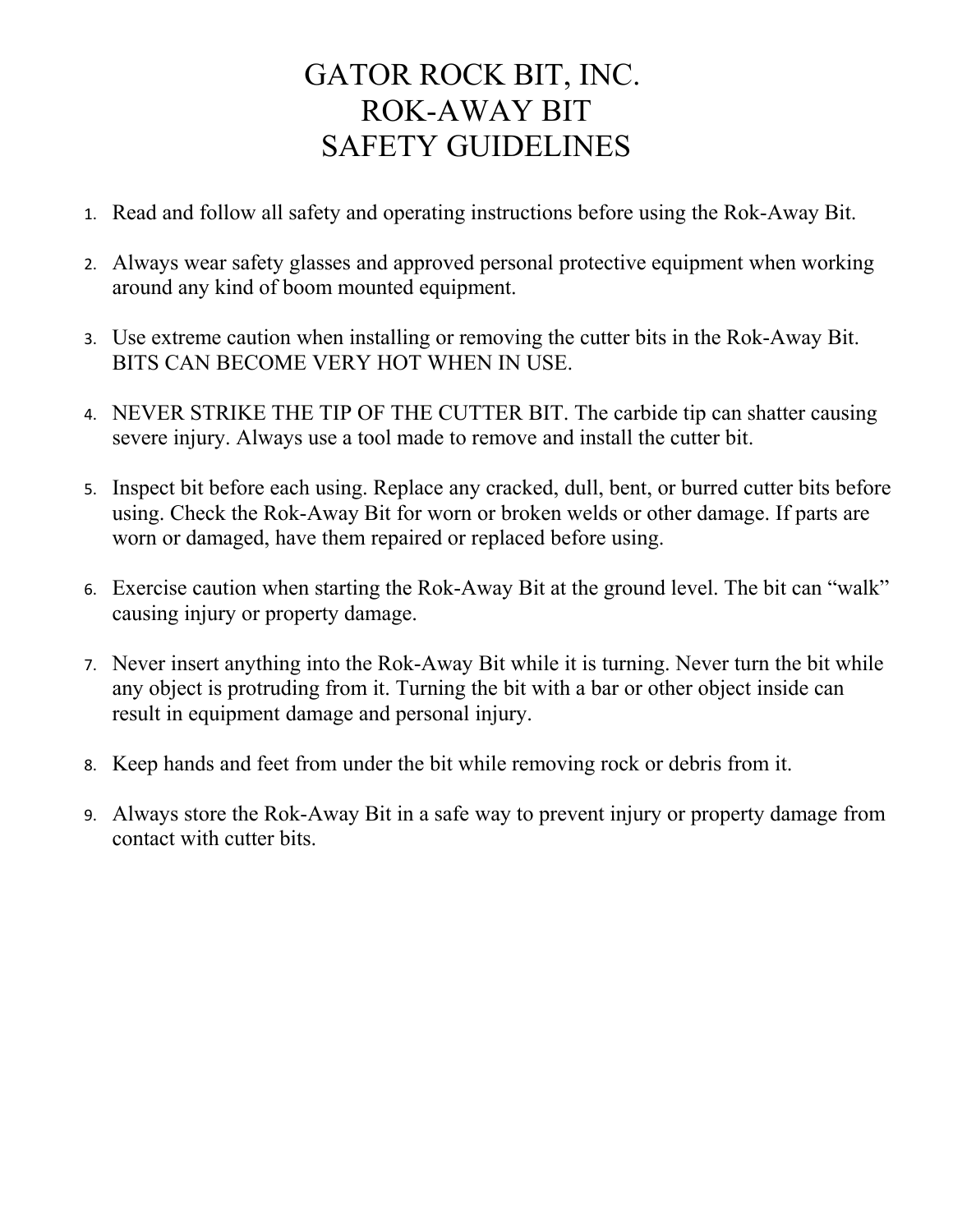## GATOR ROCK BIT, INC. ROK-AWAY BIT OPERATING INSTRUCTIONS

- 1. READ AND UNDERSTAND ALL SAFETY INSTRUCTIONS before changing the cutter bits or using the Rok-Away Bits.
- 2. The Rok-Away Bit is designed to dig through and remove rock without the use of dynamite, jack-hammers, or hand digging.
- 3. When rock is encountered that cannot be removed with your regular pressure digger bit, remove the auger and install the Rok-Away Bit onto the Kelly bar.
- 4. Remove excess dirt from the hole and pour enough water into the hole to cover at least six inches of the bottom of the hole. Always keep enough water in the hole to keep the teeth and bit from becoming too hot. Using the Rok-Away Bit without water can cause cutter bit damage and shortened tool life.
- 5. Insert the Rok-Away Bit into the hole and being turning the bit as it is being lowered. When the bit touches the rock, put enough down pressure on to the bit to feel it cutting the rock. Let the bit turn until you cannot feel the pressure on the rock. Put more pressure on the bit and allow it to cut until it has no more pressure on it. Continue doing this until the rock is cut through or until it breaks at a layer. Remove it from the hole and move it to the side so the rock and debris can be removed from inside the bit. DO NOT USE THE EXTREME PRESSURE WHILE CUTTING ROCK, it is not necessary.
- 6. Insert a short iron bar or spadge into one of the opening of the Rok-Away Bit and punch the rock until it begins to move, rotate from one side of the bit to the other. Rotating from side to side will keep the rock from binding against the inner walls. Continue to punch and rotate from side to side until the rock falls out of the bit.
- 7. After every few minutes of drilling, raise the Rok-Away Bit up a foot or so to allow water to bet past the cuttings and to the bottoms of the hole to the cutter bits. This is a good time to check for broken rock in the barrel of the Rok-Away Bit.
- 8. Continue to drill the rock until the desired depth is reached. If the rock does not break off at the desired level, let the bit continue to cut until the rock breaks off at a seam. If this is not desirable, the rock can be broken at the desired level by placing a very small explosive charge at the bottom of the hole, in the groove that was made by the Rok-Away Bit. After the rock is broken off by the explosives, put the Rok-Away Bit back into the hole and remove the broken core.
- 9. Before each use and every fifteen to twenty minutes of drilling, check the cutter bits for wear. To do this, remove debris from the cutter bits and feel for flat spots on the sides or broken tips. Visually check each cutter bit and the Rok-Away Bit for damage or wear. Replace or repair any broken or worn parts before reusing.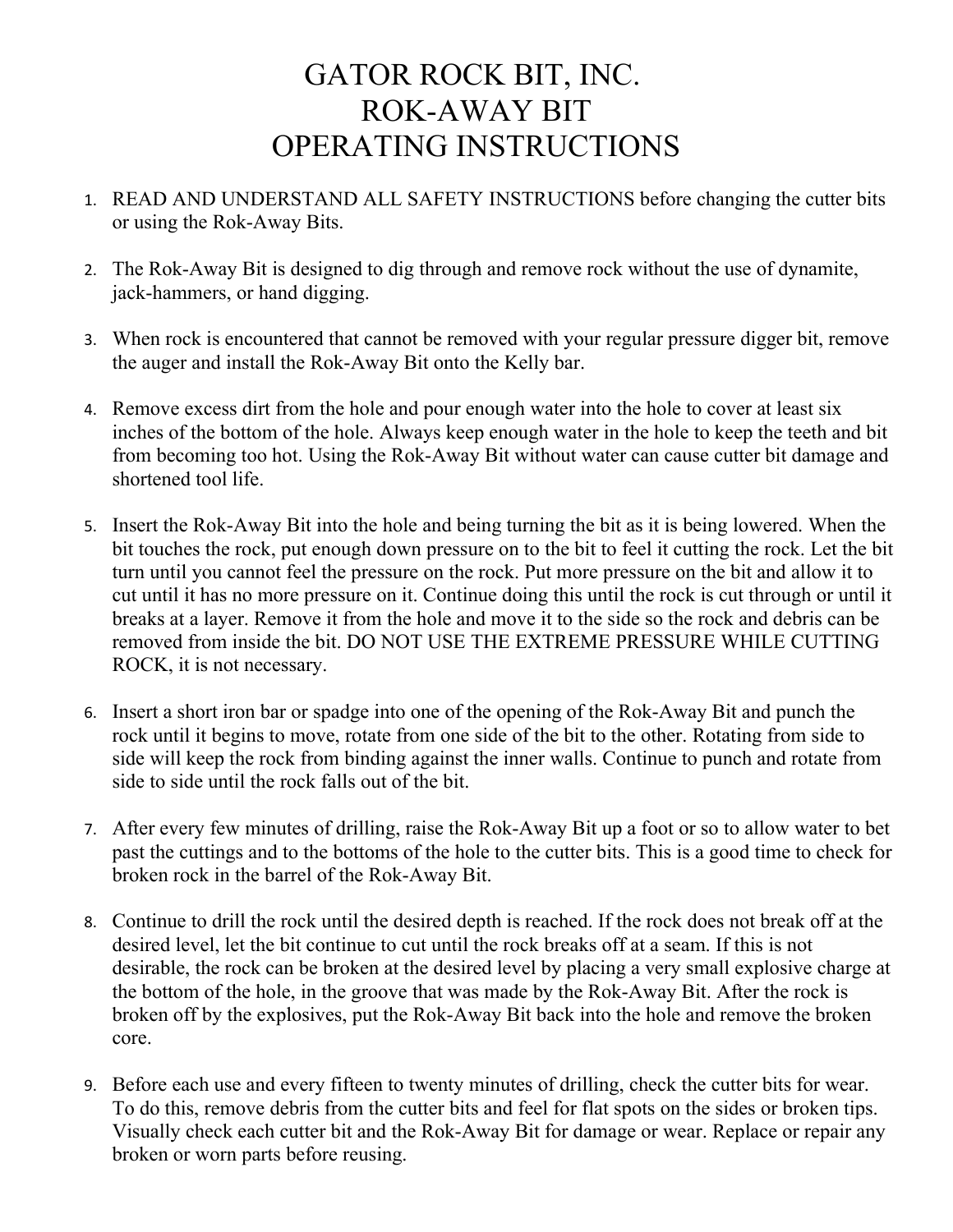# INSTALLING AND REMOVING CUTTER BITS

- 1. The cutter bits on the Rok-Away Bit are designed to give maximum tool life in extremely hard drilling conditions. They are inexpensive to replace and should be replaced whenever they become worn to prevent damage to the Rok-Away Bit.
- 2. Always use a bit installer to remove and install utter bits. NEVER STRIKE THE CUTTER BITS. The carbide tips can shatter causing injury. All Rok-Away Bits come assembled with cutter bits installed. Each cutter bit is dipped in moly grease before installation. When replacing cutter bits, it is recommended they be dipped in a moly grease to aid in removal and to allow them to spin freely during drilling.
- 3. Each cutter bit has a grove around the top of the cutter head to place the installation tool in. To remove the bits, place the installation tool in the groove and strike the tool with a hammer to drive the cutter bit out.
- 4. To install a cutter bit, dip the end with the spring loaded collar in to a moly grease and place it in the groove of the installation tool. Hold the cutter it in the edge of the pocket and strike the installation tool with a hammer until the cutter bit is seated into the pocket.

# MAINTENANCE INSTRUCTIONS

- 1. The Rok-Away Bit requires very little regular maintenance. Keeping the cutter bits changed when they begin to wear will prolong the life of the Rok-Away Bit tremendously.
- 2. The wear welds placed on the inside and outside of the pockets are to protect the pockets from becoming worn prematurely. When these wear welds begin to wear down, they should be replaced to keep the pocket protected. The wear welds on the collar of the Rok-Away Bit are to protect the collar from wear. Replace these welds when they begin to wear down.
- 3. When the pockets that hold the cutter bit in become worn, they should be replaced to keep the rest of the bit from being damaged and to keep the cutter bits held in properly. When anything other than replacing wear welds needs to be done, the Rok-Away should be sent back to the company. The pockets for the cutter bits are set on precise angles and if not set back to exact tolerances they will not do an effective job and could result in damage to the bit.